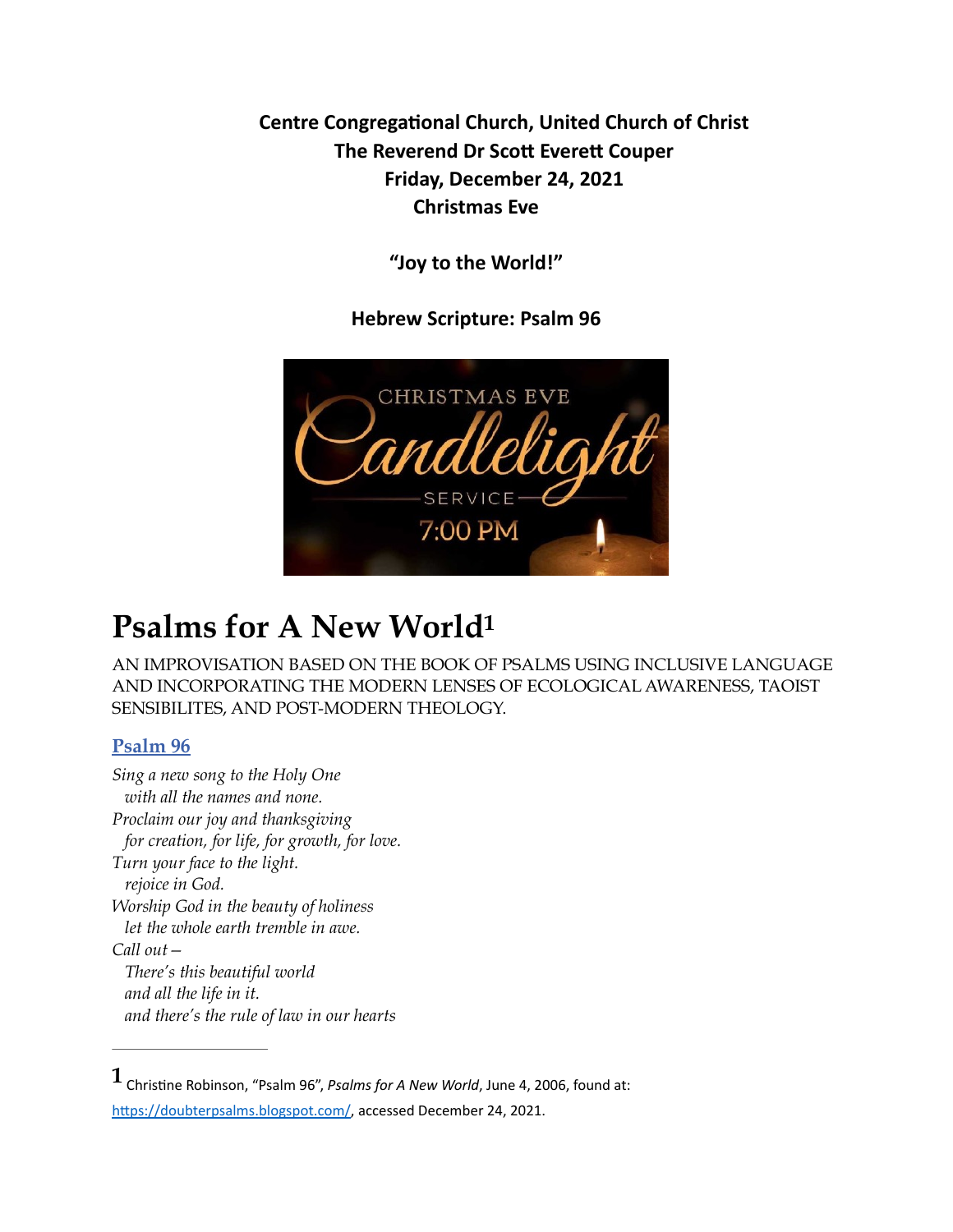*and Love at the heart of it All.*

*The heavens rejoice The earth dances The seas roil with life The fields are glad The trees of the wood shout for joy.*

Friends, I love this translation of Psalm 96 that Jackie [Toth] read so beautifully for us. One may rightfully think that that a psalm is an odd choice for a minister to preach on for Christmas Eve. But, I feel it most appropriate to highlight Psalm 96 on this very special and sacred of evenings because it captures a joy that we as people of faith feel *for more than ourselves*. Psalm 96 describes a joy for us as human beings and that joy extends beyond us to that of all of Creation.

Listen to the psalm's conclusion:

*The heavens rejoice The earth dances The seas roil with life The fields are glad The trees of the wood shout for joy.* 

This psalm is about the joy of all Creation, of which we as humans are a part. Trees, water and the creatures that inhabit the sea, fields and plants, and even the cosmos itself all celebrate being created by God, loved by God, and redeemed by God!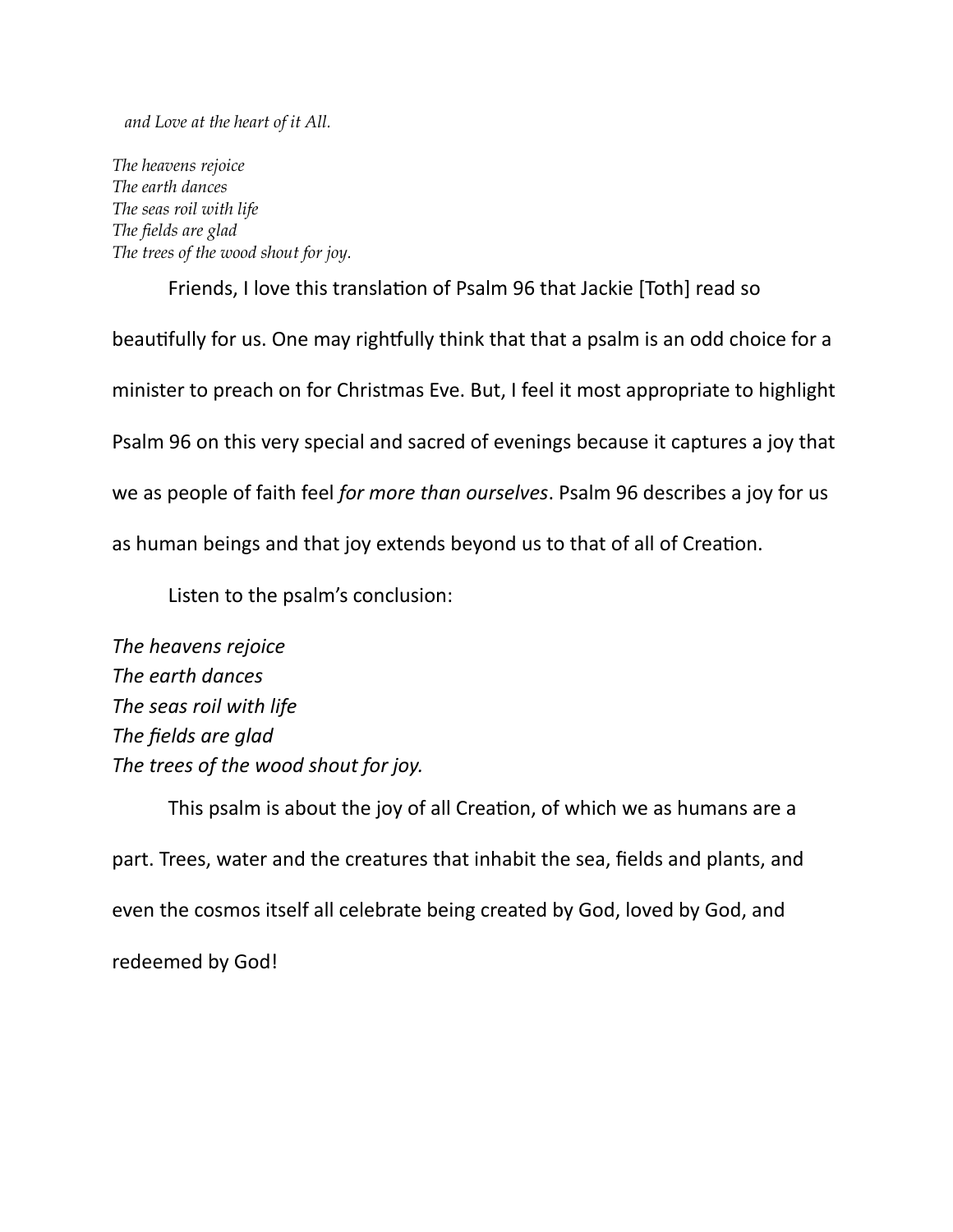Christmas is about redemption or "God's action of saving". And what is being saved by the birth of the Christ in Jesus? Why, it is all that God created that is being saved. The Earth, the heavens, and yes, us too!

The psalm is not very different than the gospel readings that we will shortly hear. We are familiar with the humans included in the story: Mary and Joseph, the inn keeper, the shepherds, and the wise men. But also included is the star, praising God by shining over the birth site. We have, perhaps not in our scripture, but in our nativity scene here at the front of the church: sheep, cattle, a donkey, and other animals. You see all living creatures join in the joy. And the manger is made of wood. And the straw that lines the manger was harvested from the fields. You see friends, all of Creation is a part of the story that we tend often to see only as anthropocentric, as human-centered!

In Jesus the Christ, Emmanuel, 'God With Us', God's love overflows and spills-over all of us and then saturates 'all that we can see and touch'. Or rather, God's love overflows and spills-over 'all that we see and touch' and then saturates all of us.

Friends, tonight, we sing Joy to the **World**. Not Joy to Scott. Not joy to you. Not Joy to human beings. But joy to the World. Yes, I am joyful that God's love shown to me in the life and ministry of Jesus, saves me from despair. But, I am